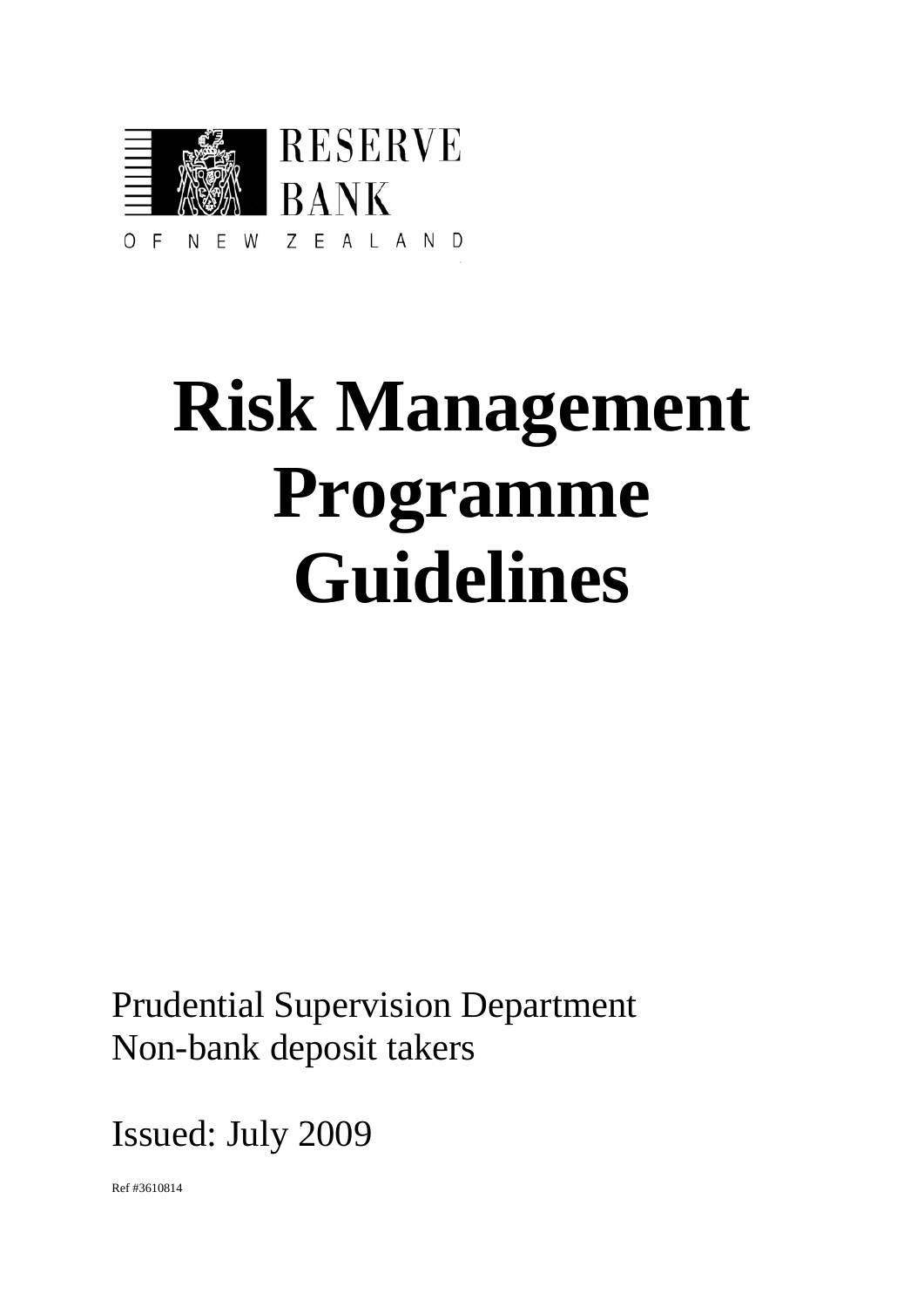# **CONTENTS**

|  | 1.  |                                                              |  |
|--|-----|--------------------------------------------------------------|--|
|  | 2.  |                                                              |  |
|  |     |                                                              |  |
|  |     |                                                              |  |
|  | 3.  |                                                              |  |
|  | 4.  |                                                              |  |
|  | 5.  |                                                              |  |
|  |     |                                                              |  |
|  | 6.  |                                                              |  |
|  | 7.  |                                                              |  |
|  | 8.  |                                                              |  |
|  | 9.  |                                                              |  |
|  |     |                                                              |  |
|  | 10. |                                                              |  |
|  | 11. |                                                              |  |
|  |     |                                                              |  |
|  |     |                                                              |  |
|  | 12. |                                                              |  |
|  | 13. |                                                              |  |
|  |     |                                                              |  |
|  | 14. |                                                              |  |
|  | 15. |                                                              |  |
|  | 16. |                                                              |  |
|  | 17. |                                                              |  |
|  | 18. |                                                              |  |
|  |     |                                                              |  |
|  | 19. |                                                              |  |
|  | 20. |                                                              |  |
|  | 21. |                                                              |  |
|  | 22. |                                                              |  |
|  | 23. |                                                              |  |
|  |     |                                                              |  |
|  | 24. |                                                              |  |
|  | 25. | Operational risk - elements for risk management programmes10 |  |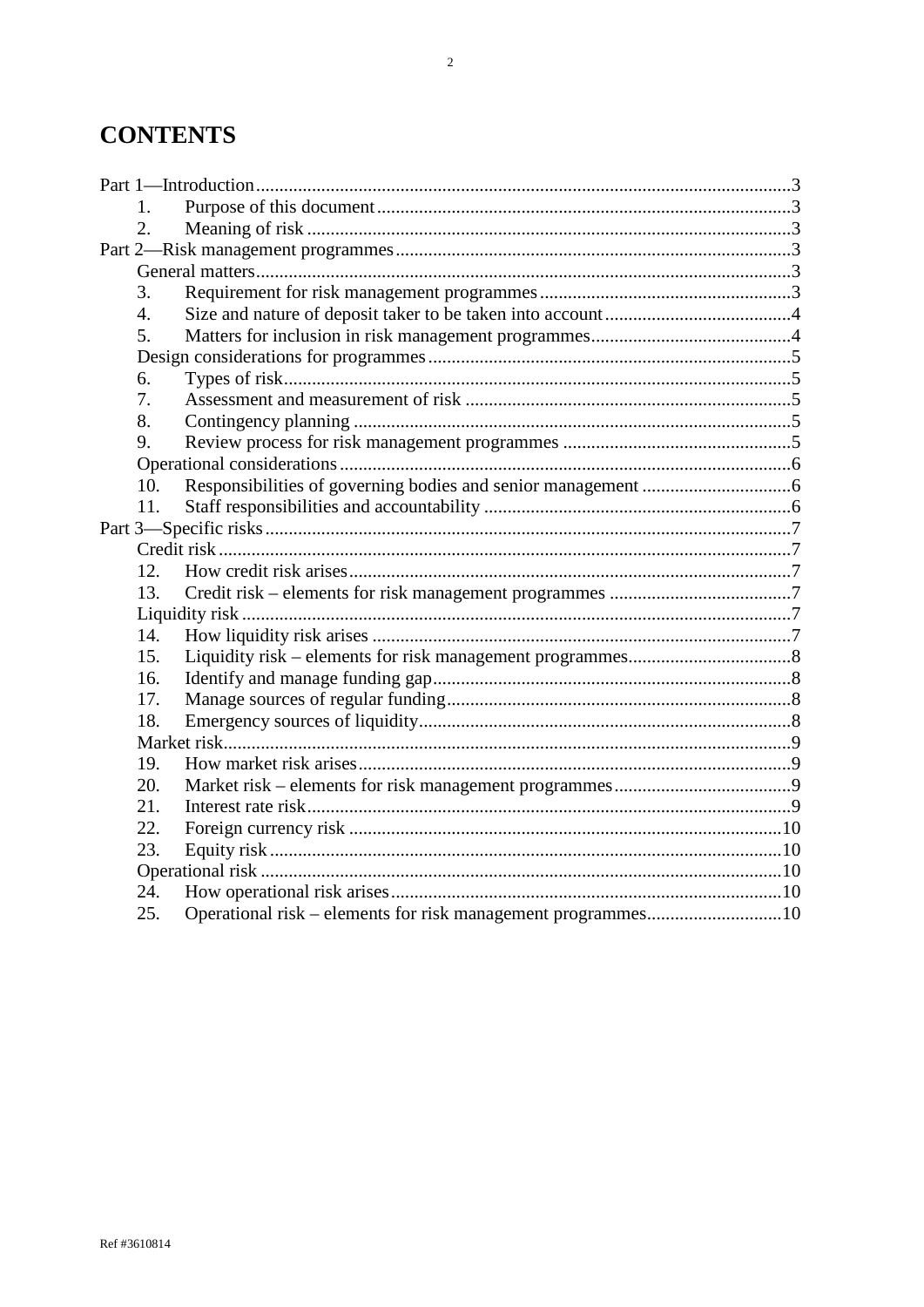# **Part 1—Introduction**

#### <span id="page-2-1"></span><span id="page-2-0"></span>**1. Purpose of this document**

- (1) This document provides guidance to non-bank deposit takers ("NBDTs") in relation to the risk management programme requirements under the Non-bank Deposit Takers Act 2013 (the Act).
- (2) Part 2 of this document notes some considerations in relation to risk management programmes and Part 3 provides some guidelines on how to interpret the main categories of risk set out in section 27 of the Act.

#### <span id="page-2-2"></span>**2. Meaning of risk**

<span id="page-2-3"></span>In this document, risk refers to the possibility of adverse effects on an NBDT including a loss of: earnings; capital; access to markets; reputation or the ability to continue in business.

# **Part 2—Risk management programmes**

## *General matters*

#### <span id="page-2-5"></span><span id="page-2-4"></span>**3. Requirement for risk management programmes**

- (1) Under section 27(1) of the Act, every NBDT must have a risk management programme and take all practicable steps to comply with that programme.
- (2) Under section 27(2), a risk management programme must:
	- (a) be in writing; and
	- (b) set out the procedures that the deposit taker will use for the effective identification and management of the following risks:
		- (i) credit risk:
		- (ii) liquidity risk:
		- (iii) market risk:
		- (iv) operational risk; and
	- (c) set out appropriate and auditable documentation and record keeping requirements; and
	- (d) describe the steps that the NBDT will take to ensure that the programme remains current, which must include procedures for—
		- (i) regular review of the programme to systematically identify deficiencies in the effectiveness of the programme; and
		- (ii) obtaining the approval of trustees to amendments to the programme that are necessary to address such deficiencies; and
	- (e) be appropriate to the operations of the NBDT, having regard to the factors relevant to the risks referred to in paragraph (b) (for example, the size of the deposit taker, its funding structure, the market sector in which it operates, its business strategy, and its relationship with its borrowing group).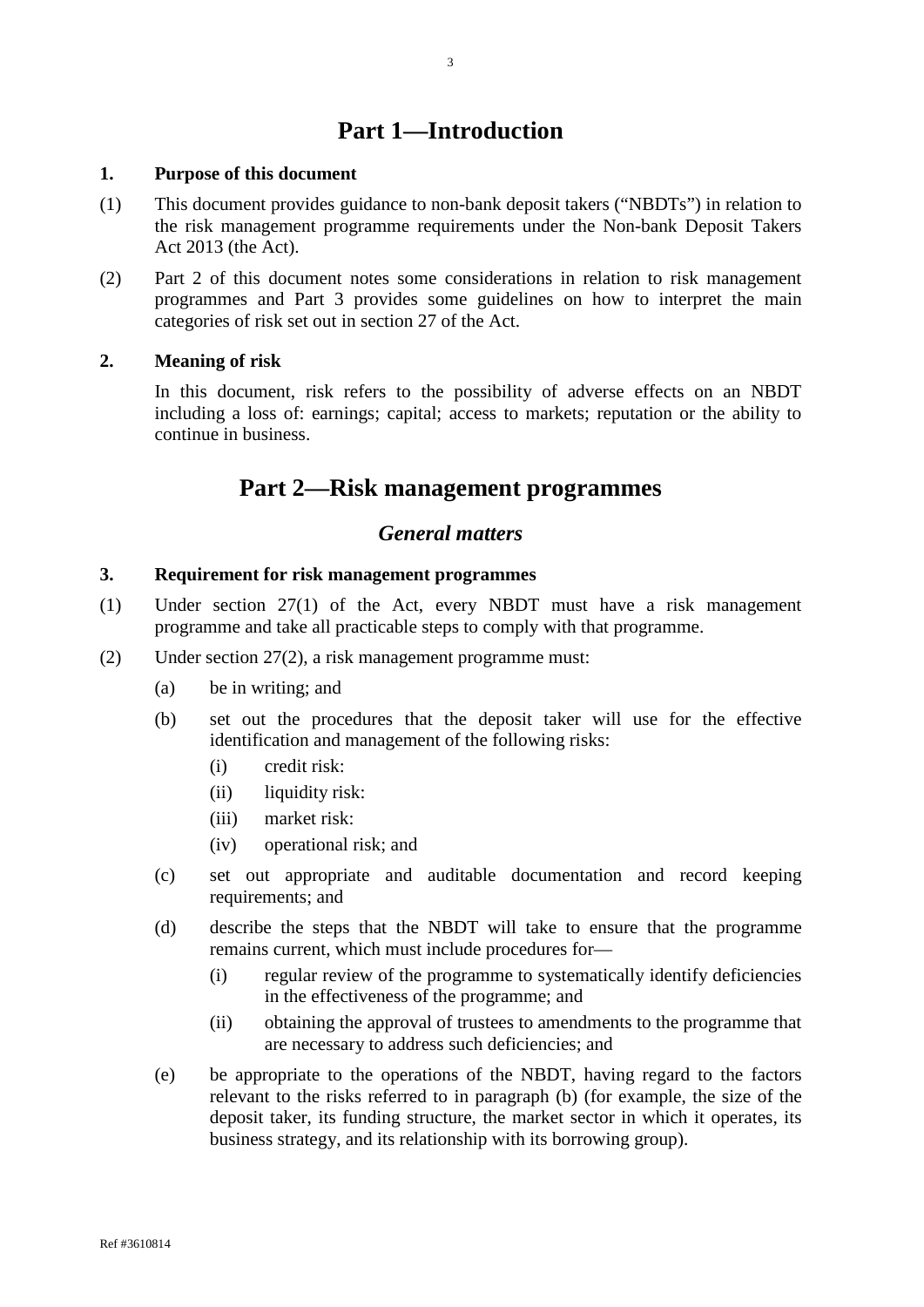(3) Section 28 of the Act requires each NBDTs' trustee to be satisfied that the risk management programme meets the requirements of the Act.

#### <span id="page-3-0"></span>**4. Size and nature of deposit taker to be taken into account**

The breadth and scope of an NBDT's processes and internal controls set out in its risk management programme for managing risks should depend on the nature and size of the NBDT's business.

#### <span id="page-3-1"></span>**5. Matters for inclusion in risk management programmes**

- (1) An NBDT's risk management programme should cover all activities affecting the NBDT's risk profile.
- (2) An NBDT's risk management programme should:
	- (a) identify the risks to be managed;
	- (b) take into account the extent to which:
		- (i) a single transaction may give rise to multiple risks; and
		- (ii) one type of risk could trigger other types of risk;
	- (c) describe processes, systems and procedures to measure (where possible), monitor and control the risks identified;
	- (d) be comprehensive enough to capture all material risks to which the deposit taker is exposed;
	- (e) describe the roles and responsibilities for positions in the NBDT's organisation that:
		- (i) manage risk for the NBDT; or
		- (ii) accept risk for the NBDT;
	- (f) prescribe information flows between operational staff and senior management;
	- (g) provide a system to address any exceptions, or instances of non-compliance observed;
	- (h) describe the NBDT's contingency plans;
	- (i) describe the processes for reviewing risk management systems, policies and procedures on an ongoing basis; and
	- (j) be linked to the NBDT's capital adequacy policy (including its policy on the amount of capital required to provide a buffer against losses arising from unanticipated events).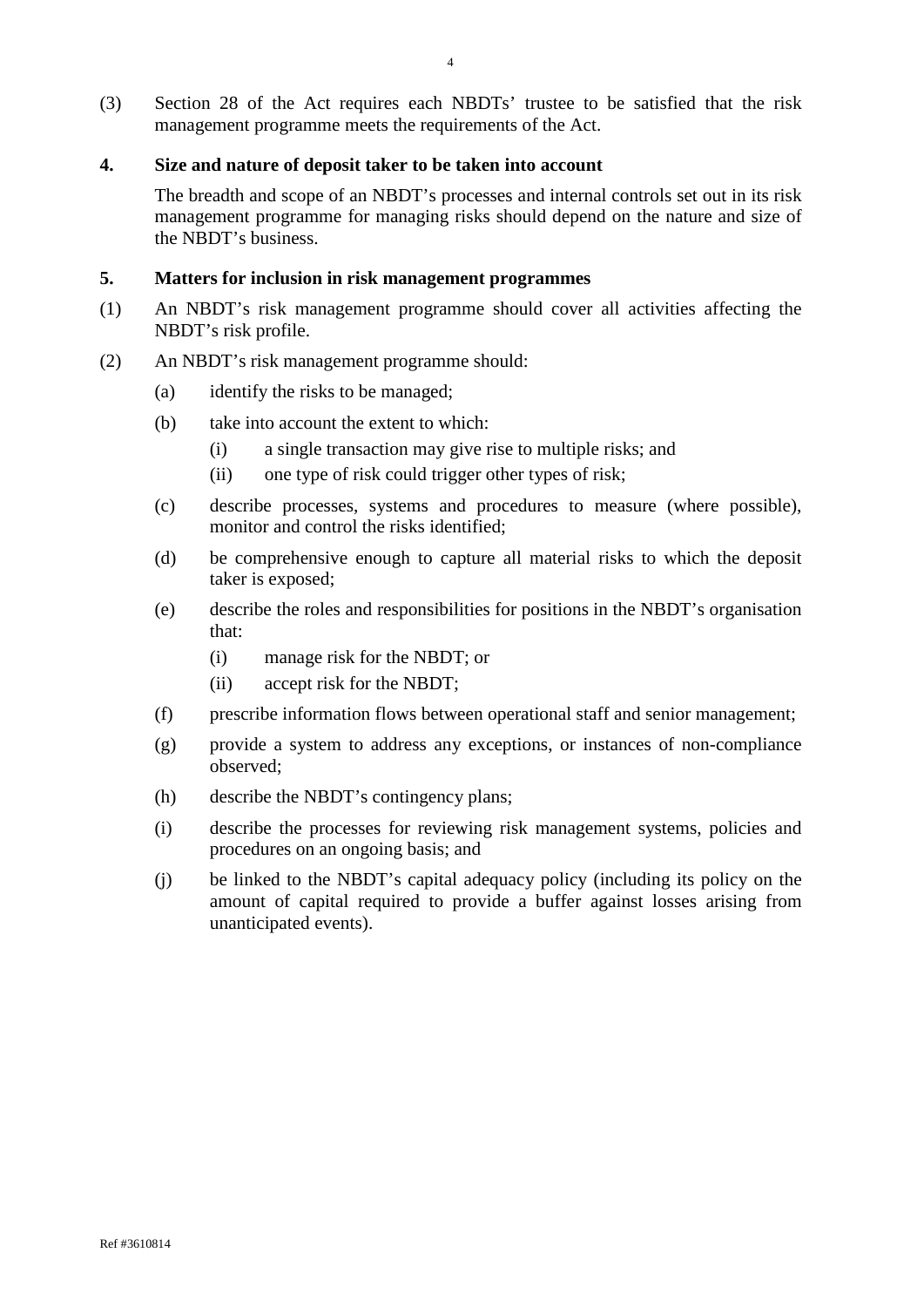# *Design considerations for programmes*

#### <span id="page-4-1"></span><span id="page-4-0"></span>**6. Types of risk**

- (1) An NBDT's risk management programme should cover all risks that are material to the NBDT.
- (2) At a minimum the programme should cover the four types of risks typically encountered by NBDTs: credit risk, liquidity risk, market risk and operational risk. These are discussed further in Part 3.

#### <span id="page-4-2"></span>**7. Assessment and measurement of risk**

- (1) Where possible, an NBDT should quantify its exposure to risk.
- (2) If a risk is not quantifiable and cannot be avoided (for example, some types of operational risk), the NBDT should use qualitative measures to identify its exposure to such risks.
- (3) An NBDT should make use of both quantitative measures of risk and qualitative assessments of risk to support its decision making processes.

### <span id="page-4-3"></span>**8. Contingency planning**

- (1) An NBDT's risk management programme should include contingency plans for managing stress events.
- (2) An NBDT's contingency plans should:
	- (a) address stress events that could materially disrupt an NBDT's business and have a material probability of occurring;
	- (b) include a process to identify possible future stress situations;
	- (c) include plans to manage stress events in a timely and effective manner;
	- (d) include plans for disaster recovery; and
	- (e) be appropriate and workable.

#### <span id="page-4-4"></span>**9. Review process for risk management programmes**

- (1) An NBDT should review its risk management programme:
	- (a) regularly; and
	- (b) whenever there is a significant change in its business.
- (2) For complex businesses a regular review should be conducted at least on an annual basis.
- (3) A review of a risk management programme should include:
	- (a) a review of the assumptions underlying the risk management programme to ensure that they remain appropriate; and
	- (b) an assessment of the rigour and robustness of—
		- (i) the risk management programme's methodologies for measuring risk; and
		- (ii) the effectiveness of the risk management programme's internal controls.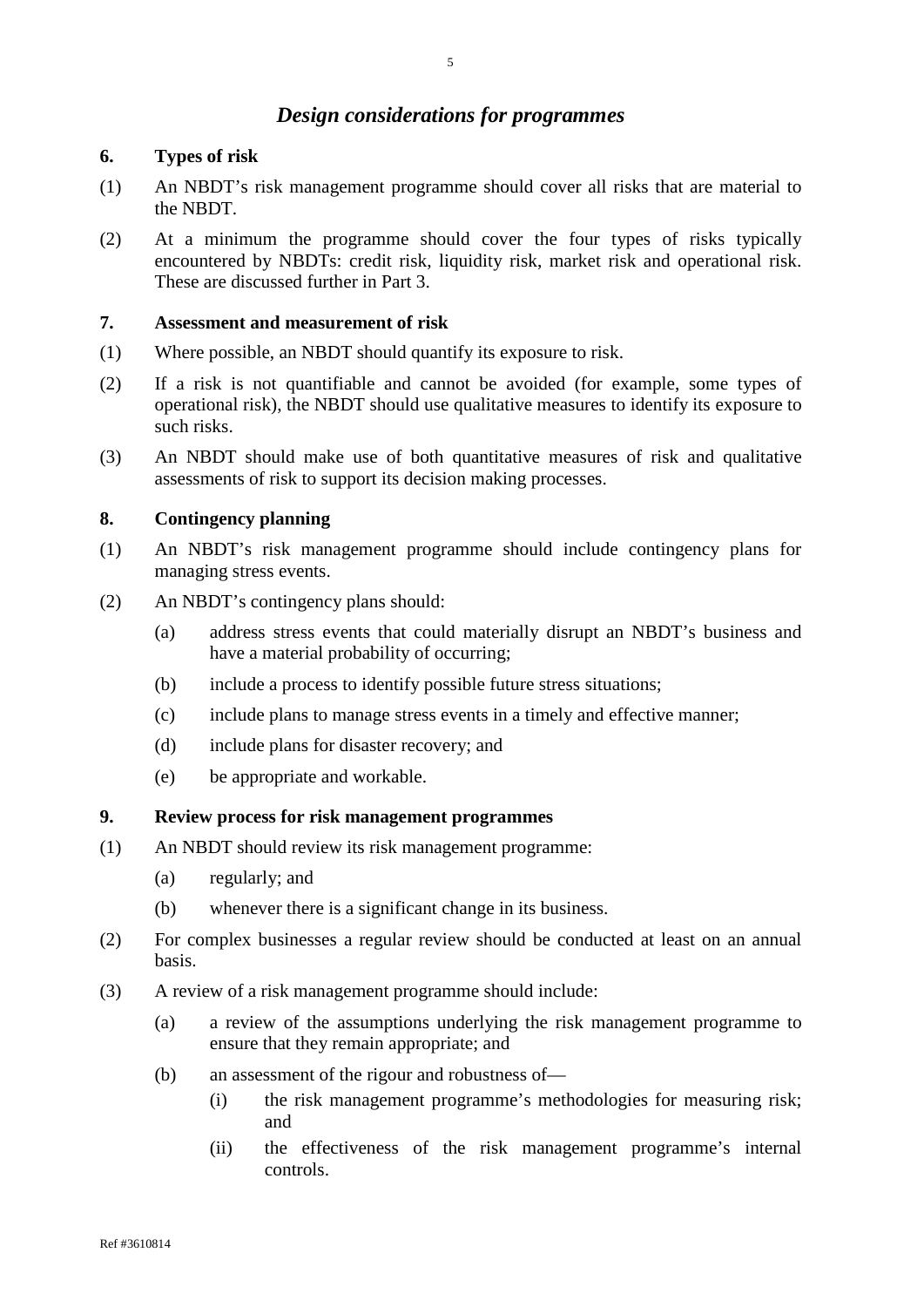- (4) The results of a review should be reported, as appropriate, to: the operational areas of the NBDT's business, its senior management, and its governing body.
- <span id="page-5-0"></span>(5) Where problems are identified, necessary changes to the risk management programme should be implemented in a timely way.

# *Operational considerations*

#### <span id="page-5-1"></span>**10. Responsibilities of governing bodies and senior management**

- (1) The responsibilities of an NBDT's governing body should include:
	- (a) the solvency, capital adequacy and liquidity of the NBDT;
	- (b) establishing risk tolerances for the NBDT;
	- (c) approving the reporting requirements, policies, procedures and controls for the NBDT;
	- (d) monitoring the risk exposures of the NBDT to check that they are consistent with established risk tolerances;
	- (e) monitoring the NBDT's compliance with legal requirements and the NBDT's policies and procedures;
	- (f) the NBDT's policy on managing conflicts of interest; and
	- (g) ensuring that any exposures to, and transactions with, related parties are on arm's length terms and conditions.
- (2) The responsibilities of an NBDT's senior management should include:
	- (a) ensuring that risks taken are within limits set by the governing body;
	- (b) implementing the policies, procedures, controls and reporting mechanisms set out in the NBDT's risk management programme; and
	- (c) ensuring that the risk management programme includes:
		- (i) a requirement that an action that is contrary to the NBDT's policies is reported to senior management and, depending on materiality, to the governing body; and
		- (ii) a requirement that in such cases corrective measures are triggered.

#### <span id="page-5-2"></span>**11. Staff responsibilities and accountability**

- (1) Each area of an NBDT's business should be accountable and responsible for the risks it exposes the NBDT to through its operations.
- (2) An NBDT should ensure that its staff are well trained and have experience appropriate to their roles.
- (3) An NBDT's operational staff should understand the risks they encounter in conducting their part of the NBDT's business.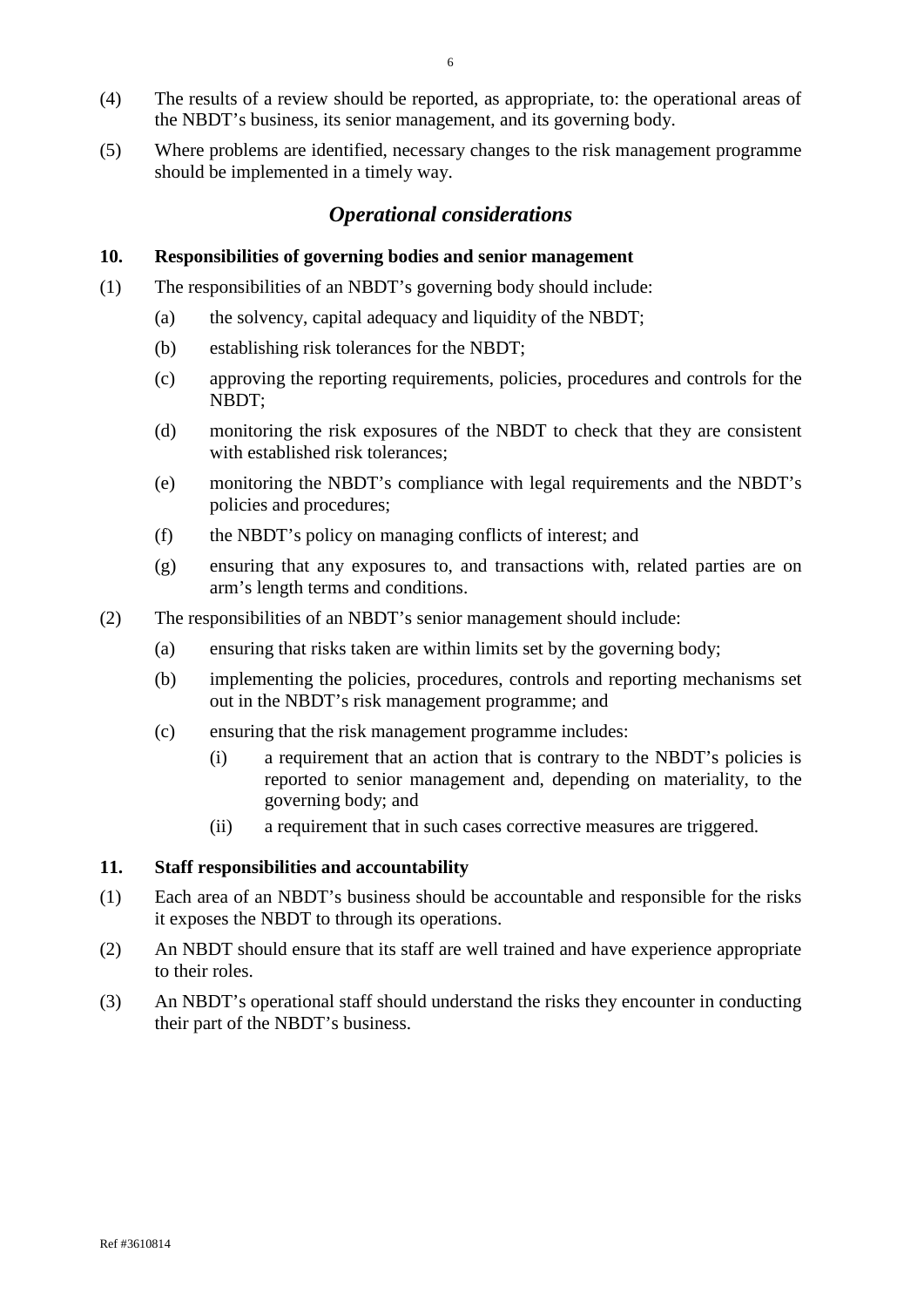# **Part 3—Specific risks**

# *Credit risk*

#### <span id="page-6-2"></span><span id="page-6-1"></span><span id="page-6-0"></span>**12. How credit risk arises**

- (1) Credit risk is the risk of loss to an NBDT arising from a party to a contract or transaction with the NBDT that:
	- (a) is not able to meet its obligations; or
	- (b) defaults on its commitments.
- (2) Credit risk can arise in relation to:
	- (a) on-balance sheet exposures (for example, lending activities); and
	- (b) off-balance sheet exposures (for example, guarantees and other commitments).

#### <span id="page-6-3"></span>**13. Credit risk – elements for risk management programmes**

- (1) Elements of credit risk that an NBDT could consider for inclusion in its risk management programme include:
	- (a) concentration risk the risk arising from an overexposure to a borrower or a group of related borrowers, an industry sector or a country;
	- (b) business cycle risk the risk arising from changes in the business cycle; and
	- (c) country risk the risk arising from an exposure to a country.
- (2) Elements for managing credit risk that an NBDT could consider for inclusion in its risk management programme include procedures for:
	- (a) establishing and modifying its lending policies and procedures;
	- (b) monitoring and reviewing its loan book with particular regard to:
		- (i) the continuing ability of borrowers to meet their obligations; and
		- (ii) any changes in the value of any security given for its loans;
	- (c) identifying potential defaulting loans or adverse trends in its loan book; and
	- (d) managing any of its loans that show signs of deteriorating credit quality.

## *Liquidity risk*

#### <span id="page-6-5"></span><span id="page-6-4"></span>**14. How liquidity risk arises**

- (1) Liquidity risk is the risk that an NBDT is unable to meet its financial commitments as they fall due or that it suffers material loss in doing so.
- (2) Liquidity risk can increase if there is:
	- (a) a high concentration of the NBDT's loans in a particular area of economic activity;
	- (b) a loss of confidence in the NBDT that adversely affects its ability to raise new funding;
	- (c) a substantial deterioration in the credit quality of its counterparties that affects their ability to pay principal or interest as it falls due; or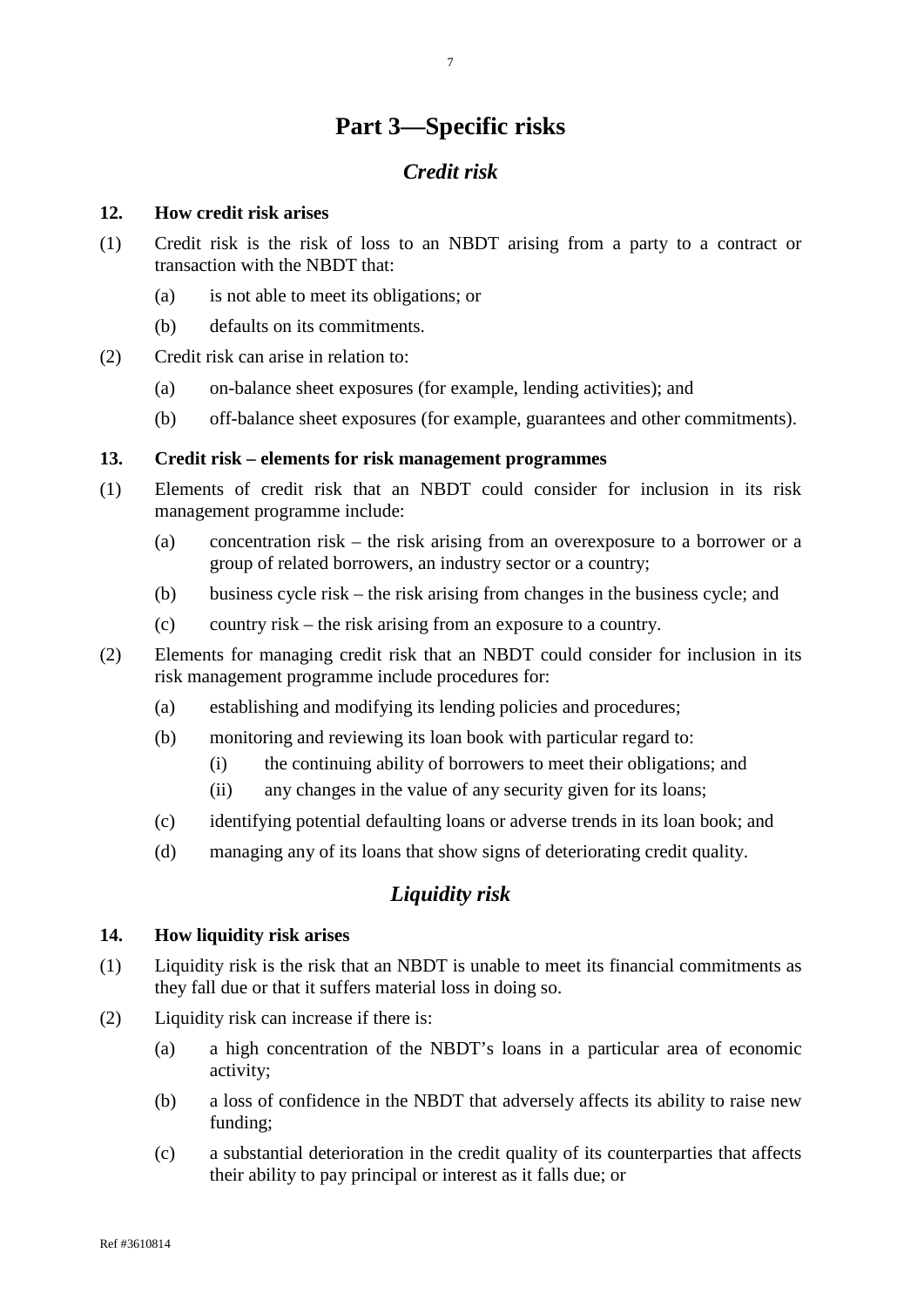(d) a disruption in the market for normally liquid assets, making it difficult for the NBDT to sell them.

#### <span id="page-7-0"></span>**15. Liquidity risk – elements for risk management programmes**

As part of its risk management programme for liquidity risk, an NBDT should:

- (a) identify any funding gaps;
- (b) manage its sources of regular funding; and
- (c) maintain sources of emergency back-up liquidity.

#### <span id="page-7-1"></span>**16. Identify and manage funding gap**

- (1) An NBDT should forecast its future cash flows to identify the scale of the funding gaps that it will need to fill over a range of maturities and in doing so should:
	- (a) base its forecast on realistic assumptions about:
		- (i) the amounts of cash due to be received that will be received; and
		- (ii) the rates of withdrawal of cash that can contractually be withdrawn; and
	- (b) cover all material cash flows including, for example, those arising from offbalance sheet instruments.
- (2) An NBDT should consider whether it can reduce the size of its expected funding gaps at various time horizons by altering the relative contractual maturities of its funding and its lending.

#### <span id="page-7-2"></span>**17. Manage sources of regular funding**

- (1) An NBDT should understand its funding markets and regularly monitor each market for any signs of specific resistance to its own name or more general declining confidence in that market.
- (2) An NBDT should manage the risk of concentrated funding, that is, the risk arising from a substantial proportion of its funding originating from one depositor or from a number of depositors who might be likely to act together.
- (3) An NBDT should manage the risk that its funding sources will be adversely affected by a credit rating downgrade.

#### <span id="page-7-3"></span>**18. Emergency sources of liquidity**

- (1) An NBDT should have alternative emergency sources of liquidity sufficient to enable it to survive for a planned period when it is temporarily unable to raise money in its usual funding markets.
- (2) As its principal source of emergency liquidity, an NBDT should hold a portfolio of reliably marketable liquid assets that is diversified as far as possible across a range of instruments and issuers.
- (3) If an NBDT relies on one or more standby lines of credit as part of its emergency liquidity, for each such line of credit the NBDT should:
	- (a) negotiate terms as far as possible to minimise the likelihood that the provider can refuse to provide funds when called upon; and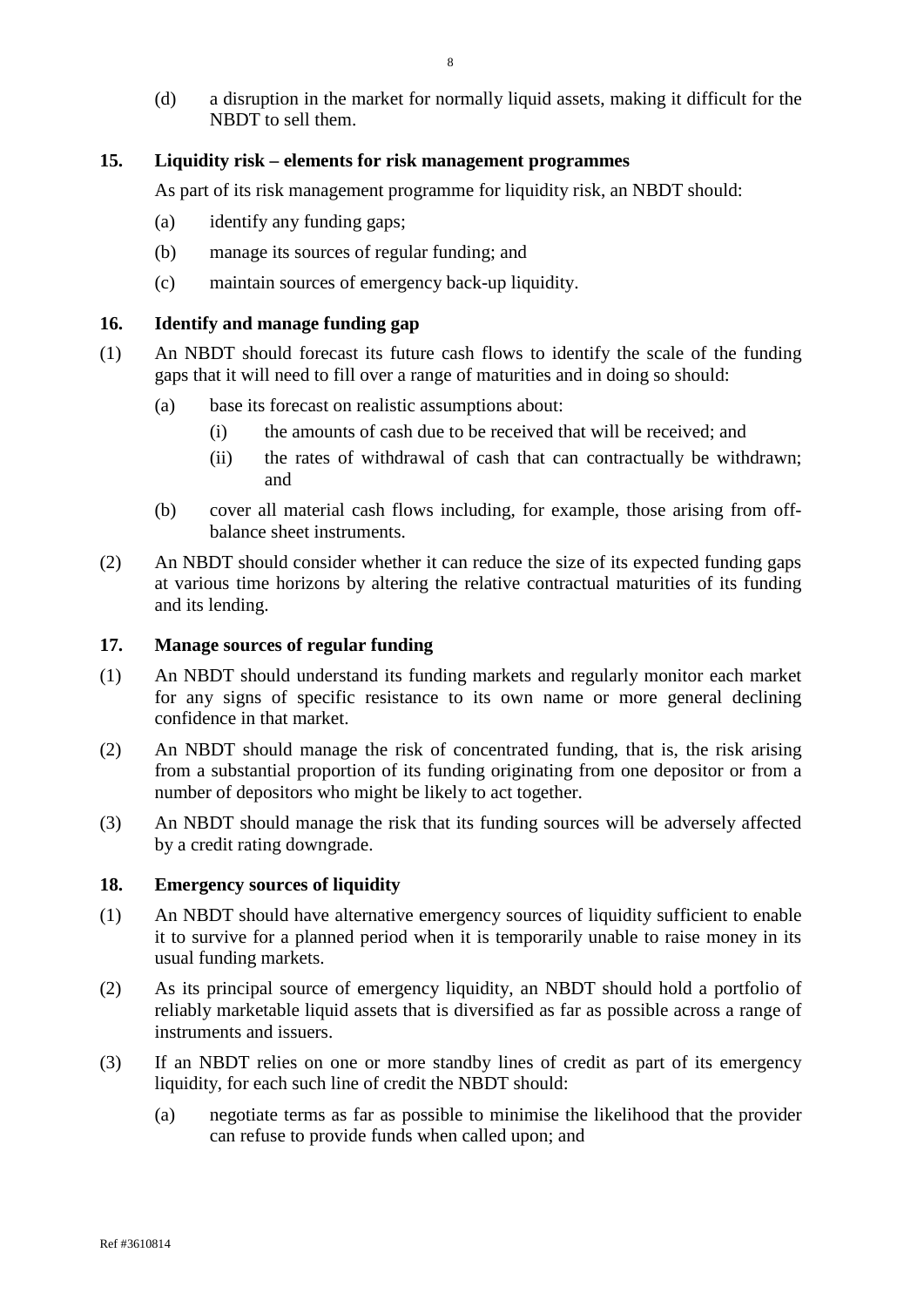(b) regularly assess whether it is likely to breach any covenants or trigger any material adverse change clauses.

# *Market risk*

#### <span id="page-8-1"></span><span id="page-8-0"></span>**19. How market risk arises**

- (1) Market risk is the risk of loss arising from adverse movements in market prices or rates.
- (2) Market risk can arise in relation to an NBDT's:
	- (a) on-balance sheet positions; and
	- (b) off-balance sheet positions.

#### <span id="page-8-2"></span>**20. Market risk – elements for risk management programmes**

Elements of market risk that NBDTs should consider for inclusion in their risk management programmes include:

- (a) interest rate risk;
- (b) foreign currency risk; and
- (c) equity risk.

#### <span id="page-8-3"></span>**21. Interest rate risk**

- (1) Interest rate risk is the risk that the value of assets or liabilities will change because of changes in interest rates.
- (2) Elements of interest rate risk that an NBDT could consider for inclusion in its risk management programme include:
	- (a) repricing risk the risk arising from a change in the price of a financial instrument;
	- (b) basis risk the risk arising from changes in the relationships between different yield curves;
	- (c) yield curve risk the risk arising from a change in the shape of the yield curve; and
	- (d) option risk the risk arising from options embedded in an NBDT's balance sheet exposures.<sup>[1](#page-8-4)</sup>
- (3) An NBDT could consider including procedures in its risk management programme to:
	- (a) measure the effect of changes in interest rates on net interest income; and
	- (b) estimate the effect of changes in interest rates on the value of the NBDT based on the present value of future cash flows of its on-balance sheet and offbalance sheet exposures.

 $\overline{a}$ 

<span id="page-8-4"></span> $<sup>1</sup>$  In this context an embedded option is an option attached to another instrument that affects its redemption date.</sup> The presence of an embedded option provides uncertainty about whether or not the NBDT will pay or receive a specified rate of interest on or from a specified date. Examples include put and call features of bonds and early termination options of securities.